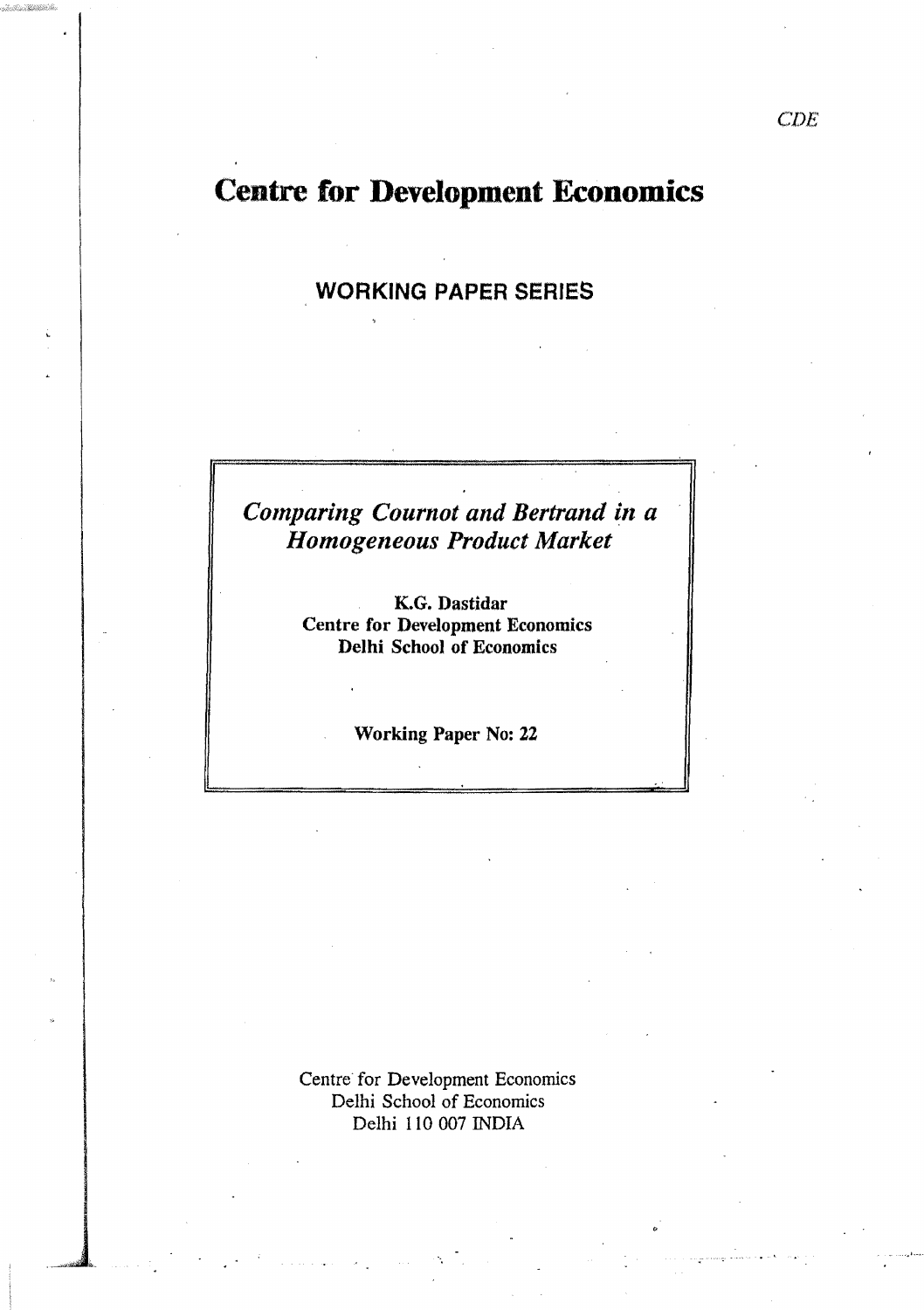COMPARING COURNOT AND BERTRAND IN A HOMOGENEOUS PRODUCT MARKET<sup>1</sup>

### Krishnendu Ghosh Dastidar

Centre for Development Economics, Delhi School of Economics

[This paper reexamines some general notions regarding the comparison of Cournot and Bertrand equilibrium outcomes. It recasts the Vives (1985) result in a homogeneous product framework and *it* is shown that the prevailing notion that Bertrand equilibrium involves lower prices and profits than a Cournot equilibrium is not always true, especially when costs are asymmetric.]

l.

 $\mathbf{1}_{\mathbf{I}}$ <sup>I</sup>am indebted to Anjan Mukherji for **:.is** paper. This paper was revised when I was a "visiting fellow· at the Centre for Development, Delhi School of Economics. I gratefully acknowledge the excellent research opportunities being offered there.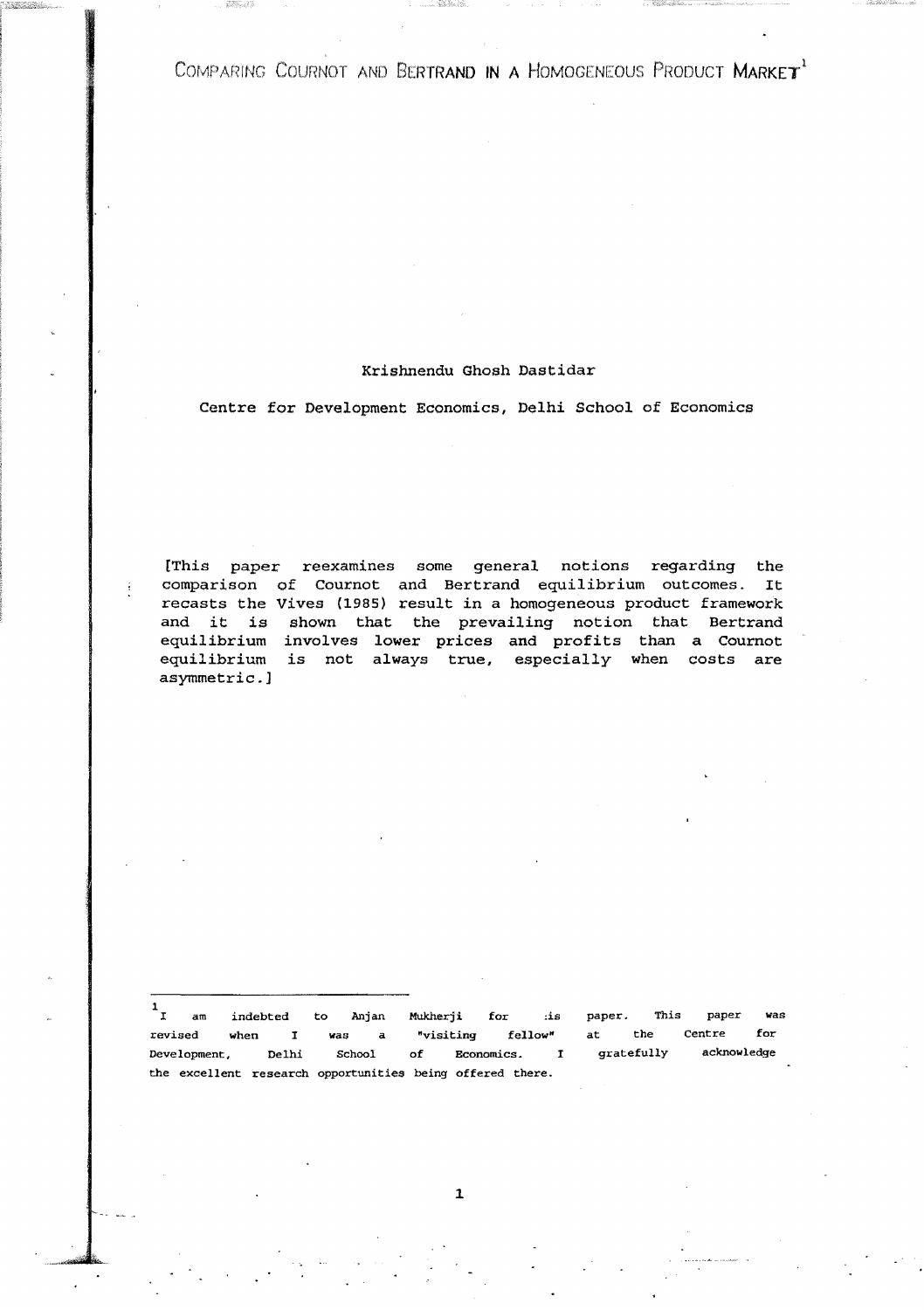## **INTRODUCTION**

In this paper we will try to reexamine some general notions regarding the comparison of Cournot and Bertrand equilibrium outcomes in a homogeneous product market. It is a fairly well known idea that Bertrand (price) competition is more competitive than Cournot (quantity) competition. In fact with a homogeneous product and constant marginal costs the Bertrand outcomes involves pricing at marginal costs. This is not the case with differentiated products where margins over marginal costs are positive even in Bertrand competition.

However even in a differentiated product set up Singh and Vives (1984) provide a thorough comparison of Bertrand and Cournot equilibria for the special case of constant marginal costs and the linear system of equations. So long as goods are substitutes the Bertrand equilibrium is more competitive. Cheng (1985) provides a geometric proof of this same result that applies to a more general class of cost and demand functions. Vives (1985) gives fairly general conditions under which the Cournot equilibria involve higher prices and profits (and lower welfare) than do Bertrand equilibria. He shows that if the demand structure is symmetric then (and Bertrand and Cournot equiibria are unique) then prices and profits are larger and quantities smaller in Cournot than in Bertrand competition (Proposition 1). If Bertrand reaction functions are upward sloping (and continuous) then even with an asymmetric demand structure) given any Cournot equilibrium price vector one can find a Bertrand equilibrium with lower prices. In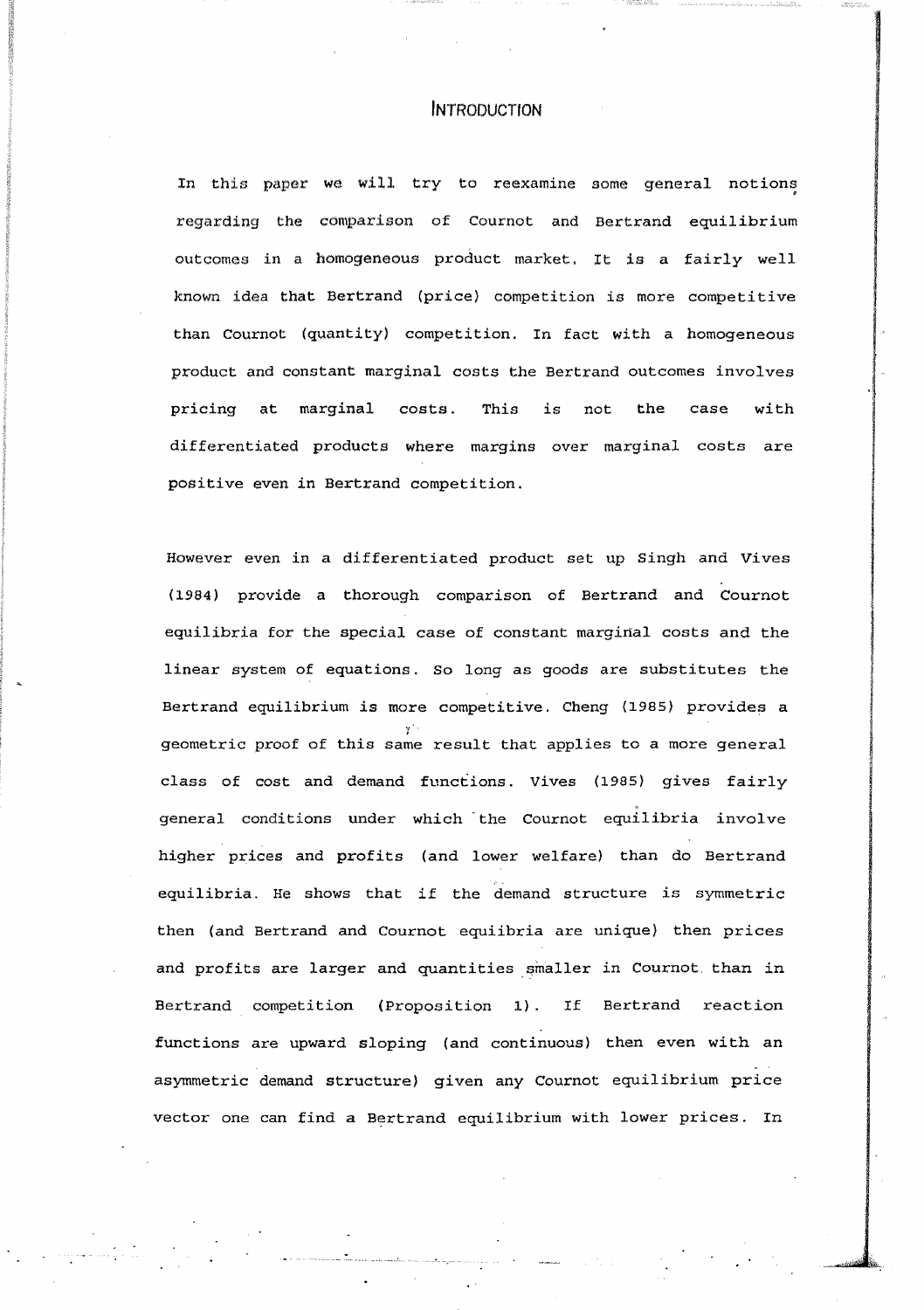particular, if the Bertrand equilibrium is unique then it has lower prices than any Cournot equilibrium (Proposition 2). Okuguchi (1987) also compares the equilibrium prices for the Bertrand and Cournot oligopolies with product differentiation. If all firms have linear demand and cost functions, and if, in addition, the Jacobian matrix of the demand functions has a dominant negative diagonal, the Cournot equilibrium prices are not lower than the Bertrand ones. Okuguchi also derives the general condition for the comparison of the Bertrand and Cournot equilibrium prices when nonlinearities are involved in the cost and/or demand functions. The condition ensuring the equilibrium prices in the Cournot oligopoly to be not lower than those of the Bertrand *oligopoly* is shown to be closely related to the global stability condition for the Bertrand equilibrium prices.

We will now reexamine the Vives (1985) results in a homogeneous product market. Consider a n firm oligopoly satisfying the following assumptions

(a) F(P) is continuous, twice continuously differentiable, concave and 3 positive numbers  $P^{max}$  and  $Q^{max}$  such that  $F(P^{max}) = 0$  and  $F(0) = Q^{max}$  and  $F'(P) < 0$ , for  $0 \le P \le P^{max}$ .

(b)  $C(Q_i)$  is continuous, twice continuosly differentiable and convex with  $C(0) \ge 0$  and  $C'(Q_i) \ge 0$ 

(c) In pure price competition typically firm i is viewed as facing the following demand curve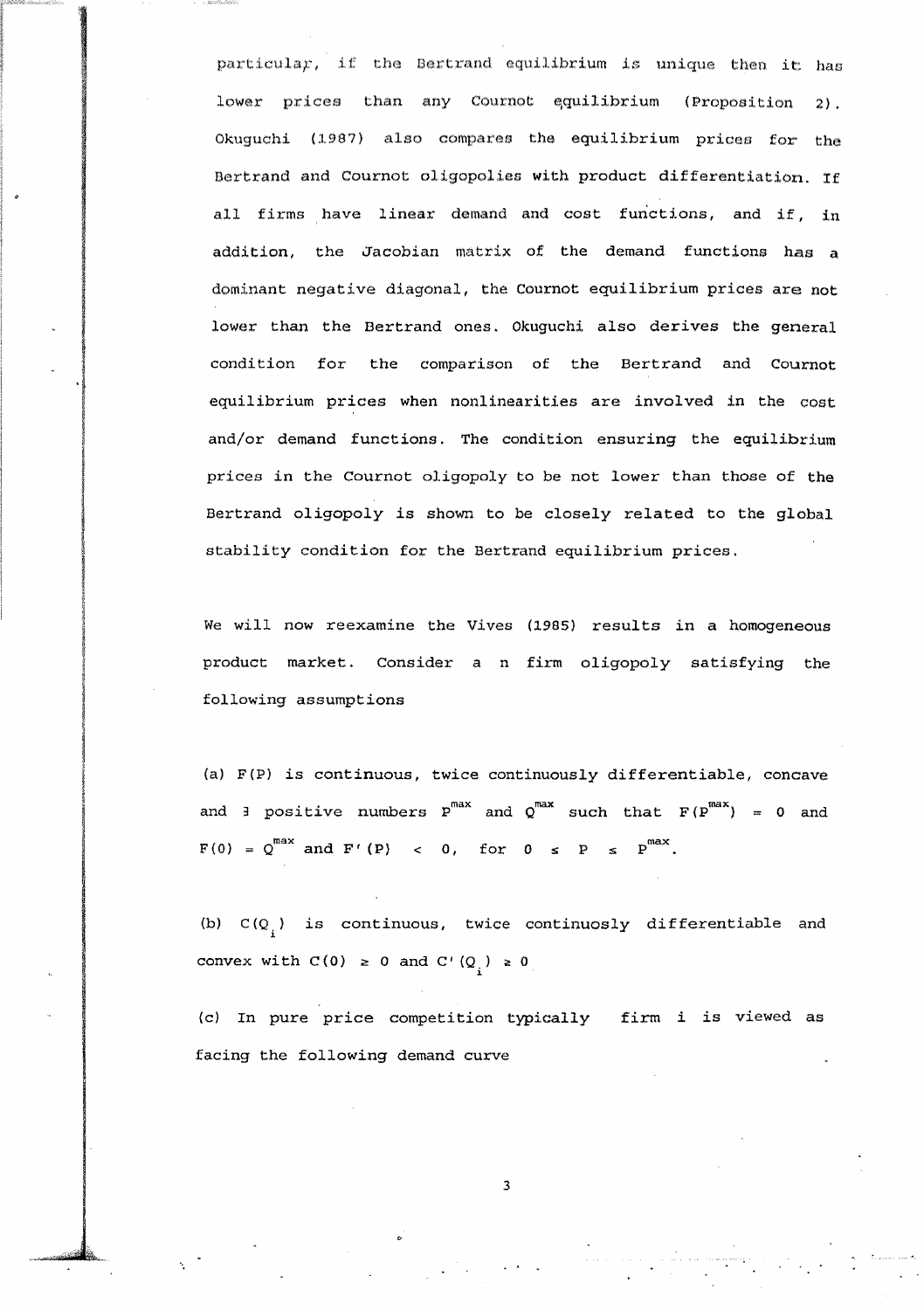$$
D_i(P_i, P_j) = 0 \quad \text{if } P_i > P_j \text{ for some } j.
$$
  

$$
= \frac{1}{m}F(P_i) \quad \text{if } P_i \le P_j \forall j \text{ and } P_{ik} = P_i
$$
  
where  $k = (1, 2 \ldots m)$   

$$
= F(P_i) \quad \text{if } P_i < P_j \forall j.
$$

The above means that if i's price is below  $j'$ s price it gets the whole market whereas if they charge the same price they share the market equally.

(d) We assume that in price competition a firm always supplies the demand it faces.

Define the following:

$$
\pi_{i} (P) = PF(P) - C(F(P),
$$
\n
$$
\frac{\Lambda_{i}}{\pi_{i}} (P) = \frac{1}{m} PF(P) - C(\frac{1}{m}F(P)) \text{ where } 2 \le m \le n
$$
\n
$$
\hat{P}_{i} (m) = 1.2 \text{ for } \hat{m} \text{ for } m = -C(0),
$$
\n
$$
\bar{P}_{i} (m) = 1.2 \text{ for } \hat{m} \text{ for } m = 1.2 \text{ for } m = 1.2 \text{ for } m = 1.2 \text{ for } m = 1.2 \text{ for } m = 1.2 \text{ for } m = 1.2 \text{ for } m = 1.2 \text{ for } m = 1.2 \text{ for } m = 1.2 \text{ for } m = 1.2 \text{ for } m = 1.2 \text{ for } m = 1.2 \text{ for } m = 1.2 \text{ for } m = 1.2 \text{ for } m = 1.2 \text{ for } m = 1.2 \text{ for } m = 1.2 \text{ for } m = 1.2 \text{ for } m = 1.2 \text{ for } m = 1.2 \text{ for } m = 1.2 \text{ for } m = 1.2 \text{ for } m = 1.2 \text{ for } m = 1.2 \text{ for } m = 1.2 \text{ for } m = 1.2 \text{ for } m = 1.2 \text{ for } m = 1.2 \text{ for } m = 1.2 \text{ for } m = 1.2 \text{ for } m = 1.2 \text{ for } m = 1.2 \text{ for } m = 1.2 \text{ for } m = 1.2 \text{ for } m = 1.2 \text{ for } m = 1.2 \text{ for } m = 1.2 \text{ for } m = 1.2 \text{ for } m = 1.2 \text{ for } m = 1.2 \text{ for } m = 1.2 \text{ for } m = 1.2 \text{ for } m = 1.2 \text{ for } m = 1.2 \text{ for } m = 1.2 \text{ for } m = 1.2 \text{ for } m = 1.2 \text{ for } m = 1.2 \text{ for } m = 1.2 \text{ for } m = 1.2 \text{ for } m = 1.2 \text{ for } m = 1.2 \text{ for } m = 1.2 \text{ for } m = 1.2 \text{ for } m = 1
$$

 $\int_{i}^{m}$  = arg  $p_{\geq 0}$  max [PF(P) - C(F(P)] We know from Dastidar (Forthcoming) that  $\hat{P}_i$  and  $\bar{P}_i$  exist and they are unique. Also  $\hat{P}_i < \vec{P}_i$ . Also define the following, arg  $_{P\geq 0}$  max  $\left(\frac{1}{2}PF(P)\right)$ 

(e) Assume  $\pi$  (p<sup>m</sup>),  $\hat{\pi}$  (p<sup>m</sup>) > -C(0)  $\sum_{i=1}^{n} (\overline{P}_{i}^{m})$ ,  $\hat{\pi}_{i} (\hat{P}_{i}^{m})$ 

#### Price competition

Suppose that both firms employ price as their strategic variable.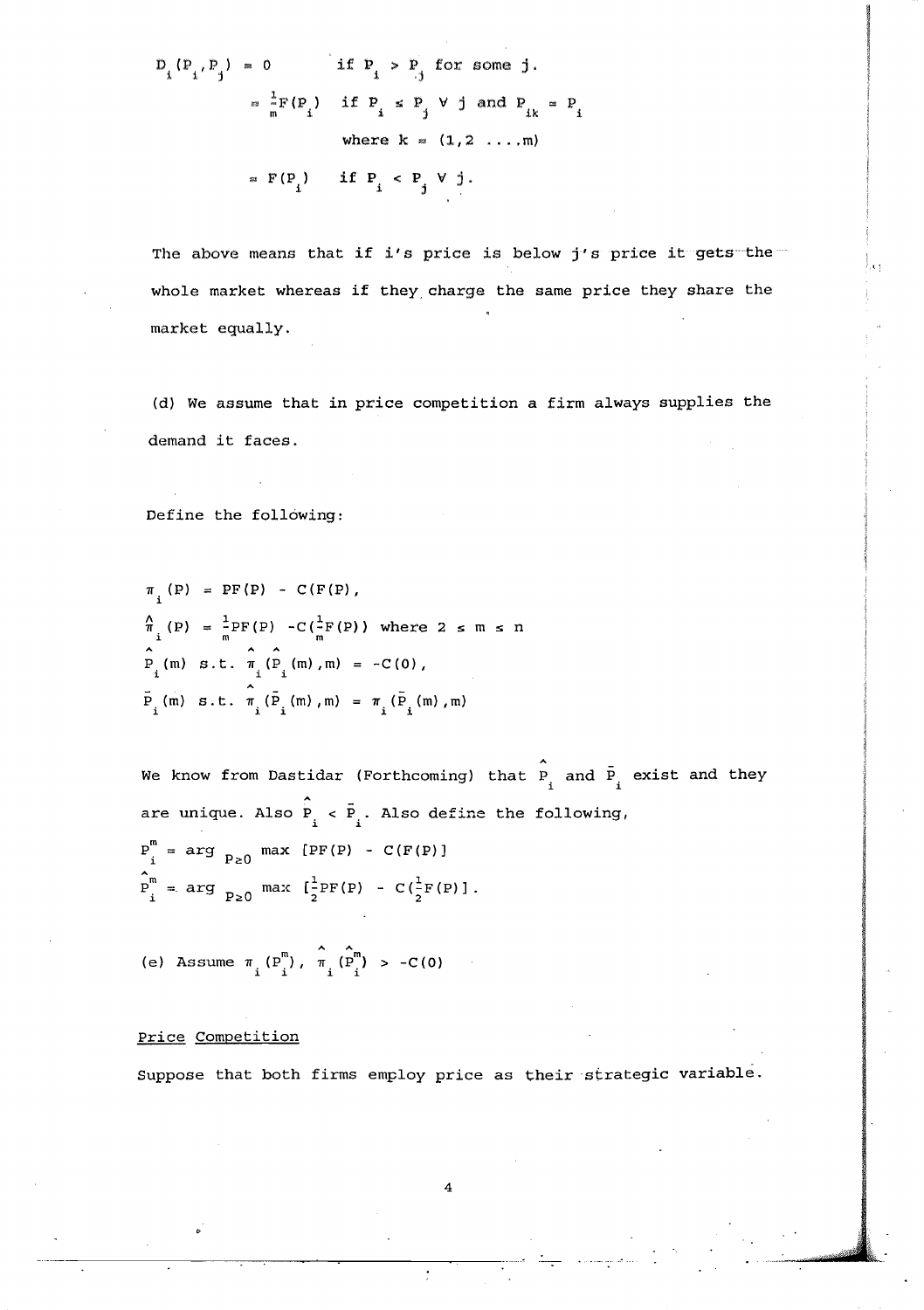Now from Dastidar (Forthcoming) we know that under assumptions (a) to (e)  $P \in \{ \hat{P}_i, \tilde{P}_i \}$  is a pure strategy Nash equilibrium in price competition. If a firm i quotes a price in that range then it is best for firm j to quote that price and not undercut it or charge more. To see that consider a firm i quoting a price  $P^{\star} \in [\hat{P}, \hat{P}]$ . Quoting the same  $p^*$  yields firm j a payoff equal to  $\hat{\pi}_i (p^*)$ , quoting more j nets -C(0) and quoting less it gets  $\pi$ <sub>,</sub> ( $P^* - \epsilon$ ). Now from lemmas 1 to 8 of Dastidar we know that for any  $P \in [\hat{P}, \hat{P},]$ , the following two conditions hold simultaneously  $\pi_{i}(\mathbf{P}) \geq \pi_{i}(\mathbf{P}) > \pi_{i}(\mathbf{P}-\epsilon) \ \forall \ \epsilon > 0$ , and  $\pi_{i}(\mathbf{P}) \geq -C(0)$ Since the above two conditions hold for  $\tilde{P}$  also our claim follows.

#### Quantity Competition

If both firms employ quantity as its strategic variables then we have the Cournot equilibrium.

(f) We assume that  $QH''(Q) + H'(Q) \le 0$ . where  $H(Q) = F^{-1}(Q) = P$ . and  $Q = \sum_i Q_i$ 

The above guarantees the existence of Cournot equilibrium (see Novshek (1985) and Shapiro (1989)). Let the Cournot price, quantities and profits be denoted by  $p^{c}$ ,  $Q_{i}^{c}$  and  $\pi_{i}^{c}$  respectively. If firms have symmetric costs then the Vives results (Proposition 1 and 2 in Vives (1985)) follows. The reason is as follows:

Suppose all firms have same constant marginal costs w. Then the Bertrand equilibrium is unique and  $P^B = w$ . At a Cournot equilibrium the first order conditions are given by,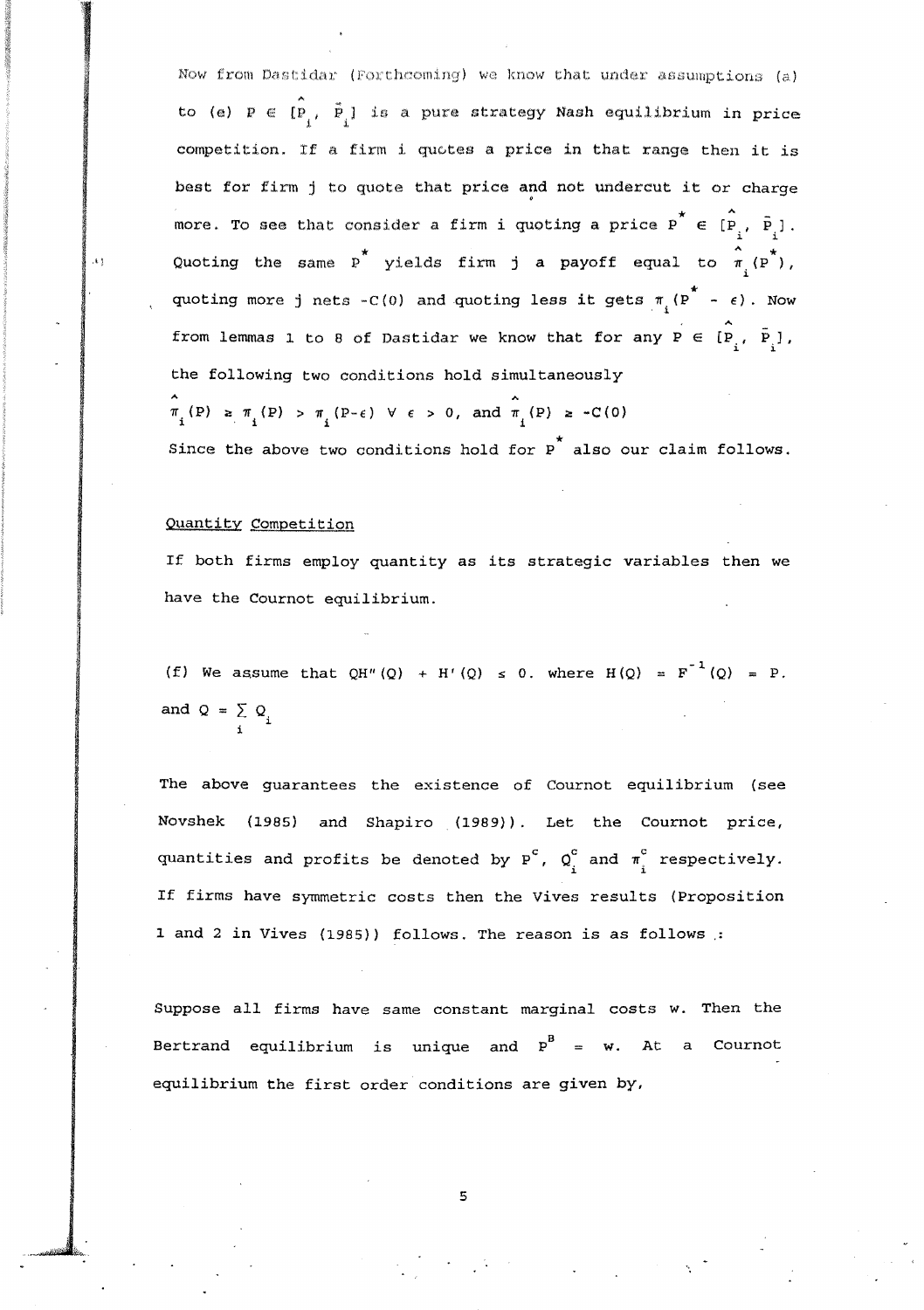$f'(Q) + H(Q) - C' (Q_i) = 0, \quad i = 1, 2 \ldots n.$  $\Rightarrow Q_{i}H'(Q) + H(Q) \sim W \approx 0,$  $\Rightarrow$  P<sup>c</sup> = H(Q<sup>c</sup>) = w - Q<sup>c</sup>H'(Q<sup>c</sup>) > w since H'(Q) < 0 Therefore the Cournot price  $P^{c} > w = P^{B}$ .

If all firms have symmetric costs  $C_i(.)$  which are strictly convex then the Bertrand equilibrium is necessarily non-unique. In fact any  $P^* \in \hat{P}_i(n)$ ,  $\bar{P}_i(n)$ ] is a Bertrand equilibrium.

Now consider the Bertrand equilibrium price of  $\hat{P}_i(n)$ . We know from Dastidar (forthcoming) that,

 $\hat{z}$  'n  $\pi_i(P_i(n), n) = -C(0)$ and  $\hat{\pi}_i(P, n)$   $\leq -C(0)$ ,  $\forall P \leq \hat{P}_i(n)$ and  $\hat{\pi}_i(p, n) > -C(0), \forall \hat{P}_i(n) \le P < P^{max}$ 

Again the first order conditions for Cournot equilibrium are as follows :

 $Q_i$ H' (Q) + H(Q) - C' (Q<sub>i</sub>) = 0, i = 1, 2 ... n. Therefore  $\varrho^{\texttt{C}}_i$  $Q_i^C > 0 \Rightarrow H(Q^C) > C'(Q_i^C)$ , since  $H'(.) < 0$  -----(1)

We claim that  $Q_i^C > 0 \Rightarrow \pi_i^C > -C(0)$ Suppose on the contrary that  $\pi$ <sup>C</sup> s -C(0) Now C(0) - C(Q<sup>c</sup>) > Q<sup>c</sup> C'(Q<sup>c</sup>), since C(.) is strictly convex.  $Q_i^C$ )  $\leq -C(0)$ <br>  $\leq -Q_i^C C'(Q_i^C)$ <br>  $\leq -Q_i^C C'(Q_i^C)$ , sir<br>  $C'(Q_i^C) < -Q_i^C H(Q_i^C)$  $\Rightarrow Q_i^c H(Q^c) - C(Q_i^c) \leq -C(0)$ <br>  $\Rightarrow C(0) - C(Q_i^c) \leq -Q_i^c C'(Q_i^c)$ <br>
Now  $C(0) - C(Q_i^c) > Q_i^c C'(Q_i^c)$ , si<br>
Therefore  $-Q_i^c C'(Q_i^c) < -Q_i^c H(Q^c)$ <br>  $\Rightarrow C'(Q_i^c) > H(Q^c)$  which c Therefore  $-Q_i^c$  C'  $(Q_i^c)$  <  $-Q_i^c$  H( $Q_i^c$ )  $\Rightarrow$  C' (Q<sup>c</sup>) > H(Q<sup>c</sup>) which contradicts (1)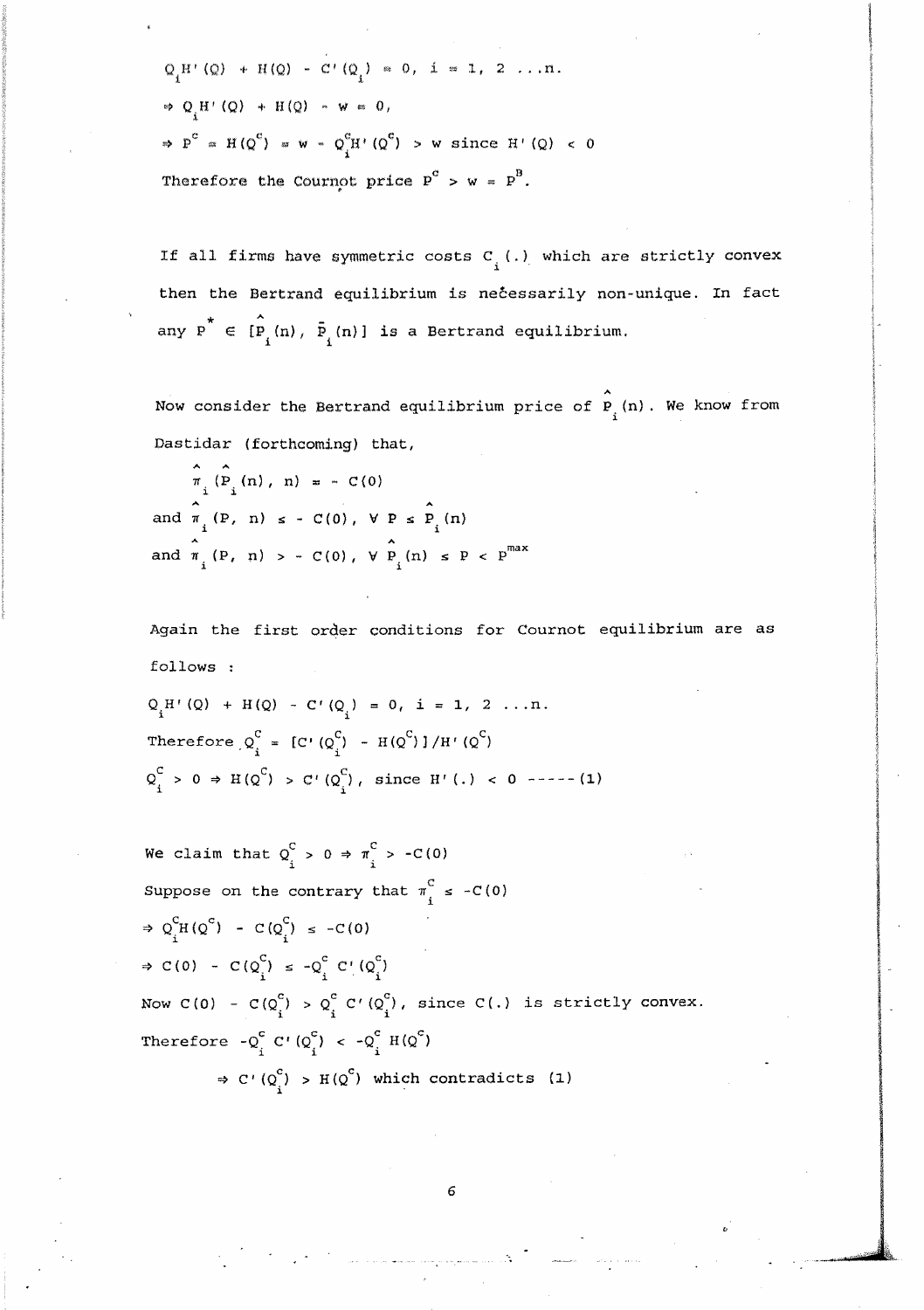Hence our claim follows.

Since  $\pi_i^c > -C(0)$ ,  $p^c > \hat{P}_i(n)$ 

Note that any  $P^* \in \hat{P}_i(n)$ ,  $\bar{P}_i(n)$  is a Bertrand equilibrium. Since  $P^c > P_i(n)$  there is always a Bertrand equilibrium price which is lower than the Cournot price. Therefore the Vives (1985, Proposition **1)** is valid in a homogeneous product market where firms have symmetric costs.

However proposition 2 is not always valid in an asymmetric market. We produce below a simple, but rather extreme example to illustrate this point. Consider a homogeneous product duopoly where the demand is given by the following :

 $P = 10 - (Q_1 + Q_2)$ , and costs are given by  $C_1(Q_1) = \frac{1}{2}Q_1^2$  and  $C_2(Q_2) = 5Q_2^2$ 

Routine calculations lead to the following,

 $P^{c} = 44/7$ ,  $P_{1}^{m} = 20/3$ ,  $P_{2}^{m} = 80/9$ ,  $P_{1}^{m} = 2$ ,  $P_{1}^{m} = 30/7$ ,  $P_{2}^{m} = 50/7$  and  $\bar{P}_{2}$  = 150/17

It should be noted that  $P_{i}^{m}$  is the monopoly price of the ith firm. 'From the analysis in Dastidar (forthcoming) it is evident that the Bertrand equilibrium is unique and is given by  $P^B = P_1^m = 20/3$ . Firm 1 undercuts firm 2 and since its monopoly price is less than  $\hat{P}_2$  (the least that 2 will charge) it remains the only operating firm in the market. We may note that  $p^c$  <  $p^B$ . That is we have shown that even when Bertrand and Cournot equilibrium are unique it is not necessary that Bertrand equilibrium is more competitive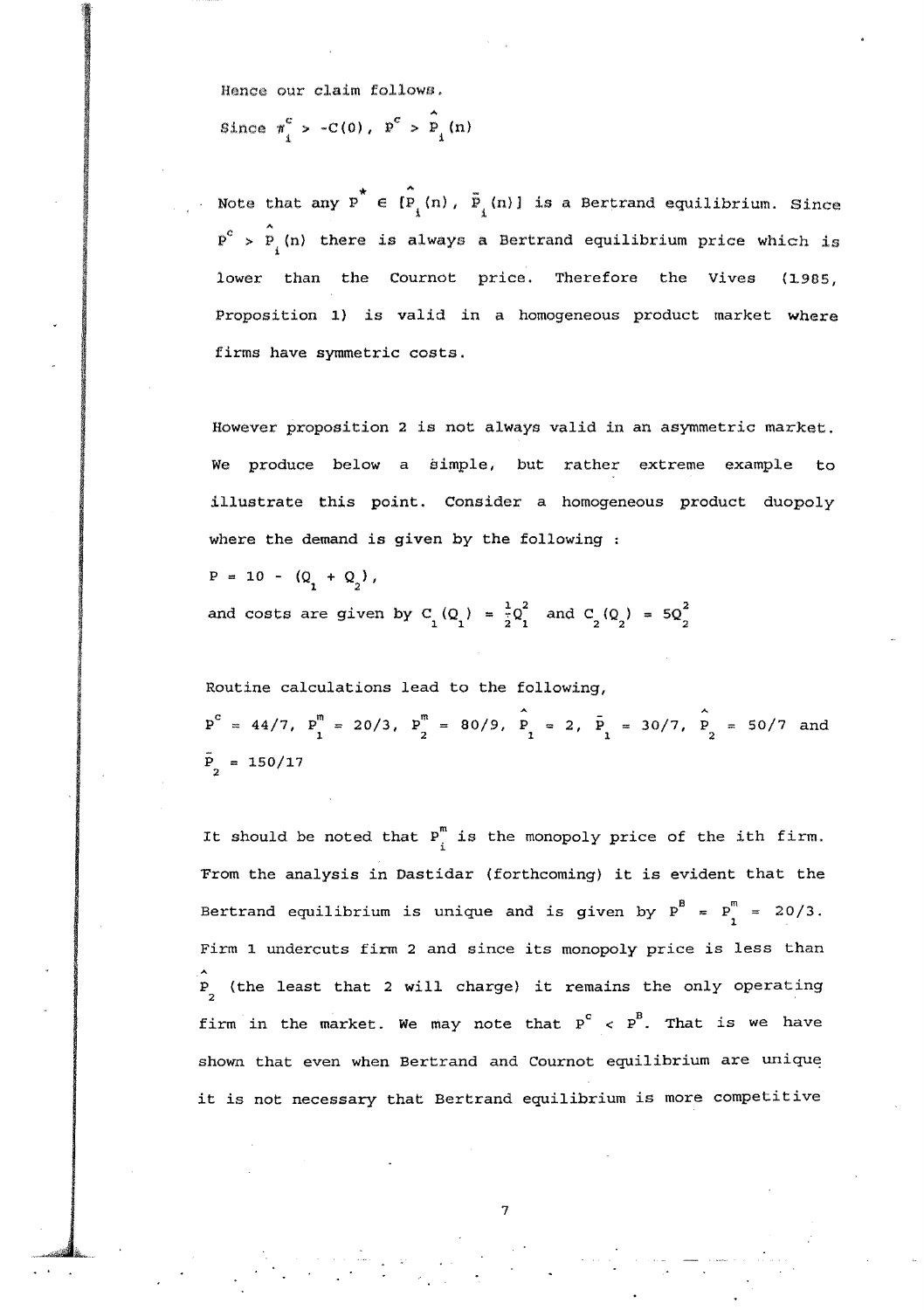than Cournot equilibrium especially if costs are very asymmetric. In other words Vives results are not always valid in a homogeneous product market where firms have asymmetric costs.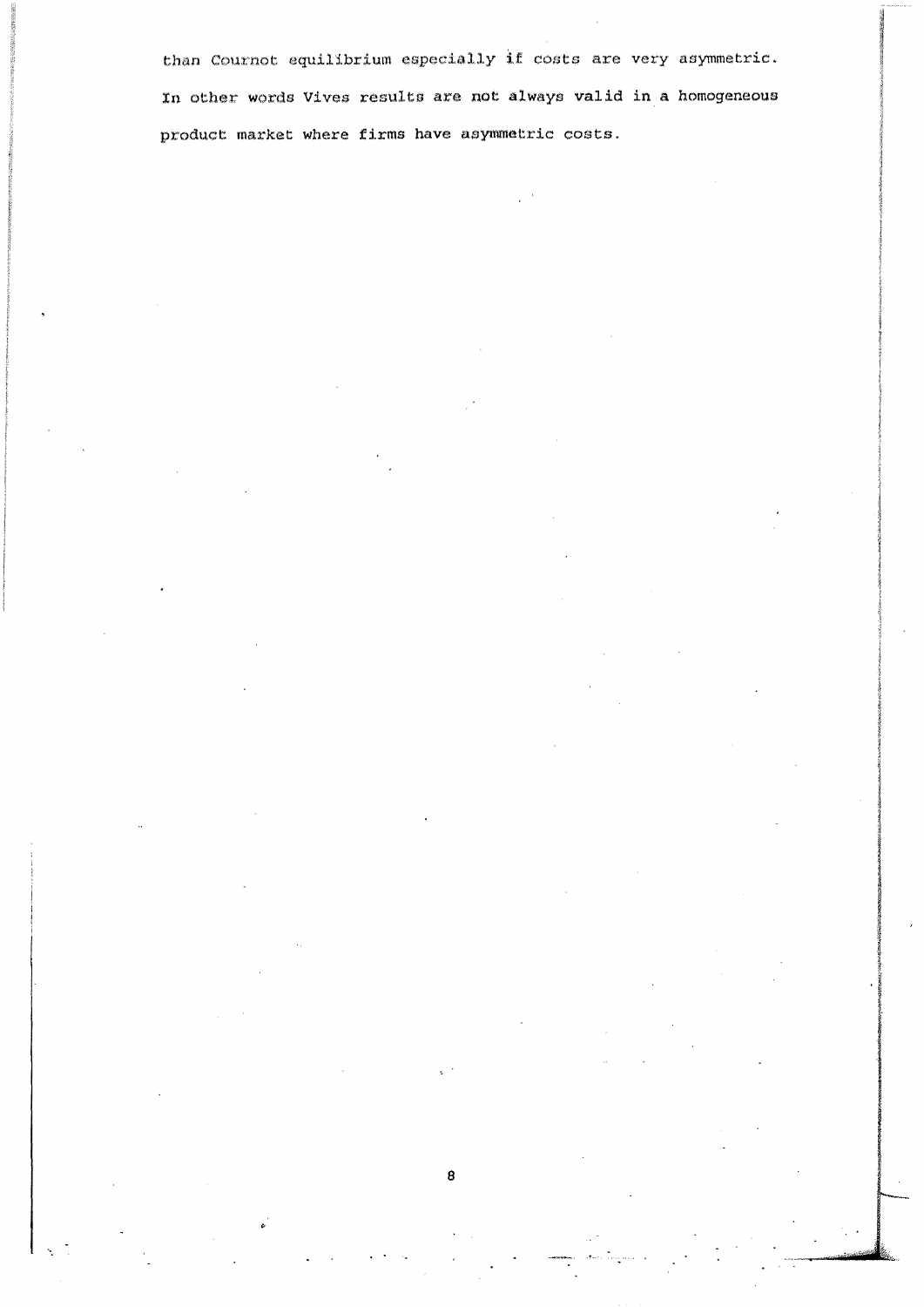Cheng, L. (1985) "Comparing Bertrand and Cournot Equilibria A Geometric Approa.ch" *Rand Journal* of *Economics* 16, : 146-152

Daatidar, K.G. (forthcoming) "On the Existence of Pure Strategy Bertrand Equilibrium" *Eccmomic Theory* 

Novshek, W. (1985) "On the Existence of Cournot Equilibria" Review of *Economic Studies* 52 : 85-98

Okuguchi, K. (1987) "Equilibrium Prices in the Bertrand and Cournot Oligopolies" *Journal of Economic Theory* 42 : 128-139

Shapiro, C (1989) "Theories of Oligopoly Behaviour" in Schmalensee, R. and Willig, R.D. (ed.) Handbook of *Industrial Organisation* (vol. 1) North Holland

Singh, **N. and** Vives, **X.** (1984) "Price and Quantity Competition in <sup>a</sup>Differentiated Duopoly" *Rand Journal* of *Economics* 15 : 546-554

Vives, **X.** (1985) "On the Efficiency of Bertrand and Cournot Equilibria with Product Differentiation" *Journal* of *Economic Theory* 36 : 166-175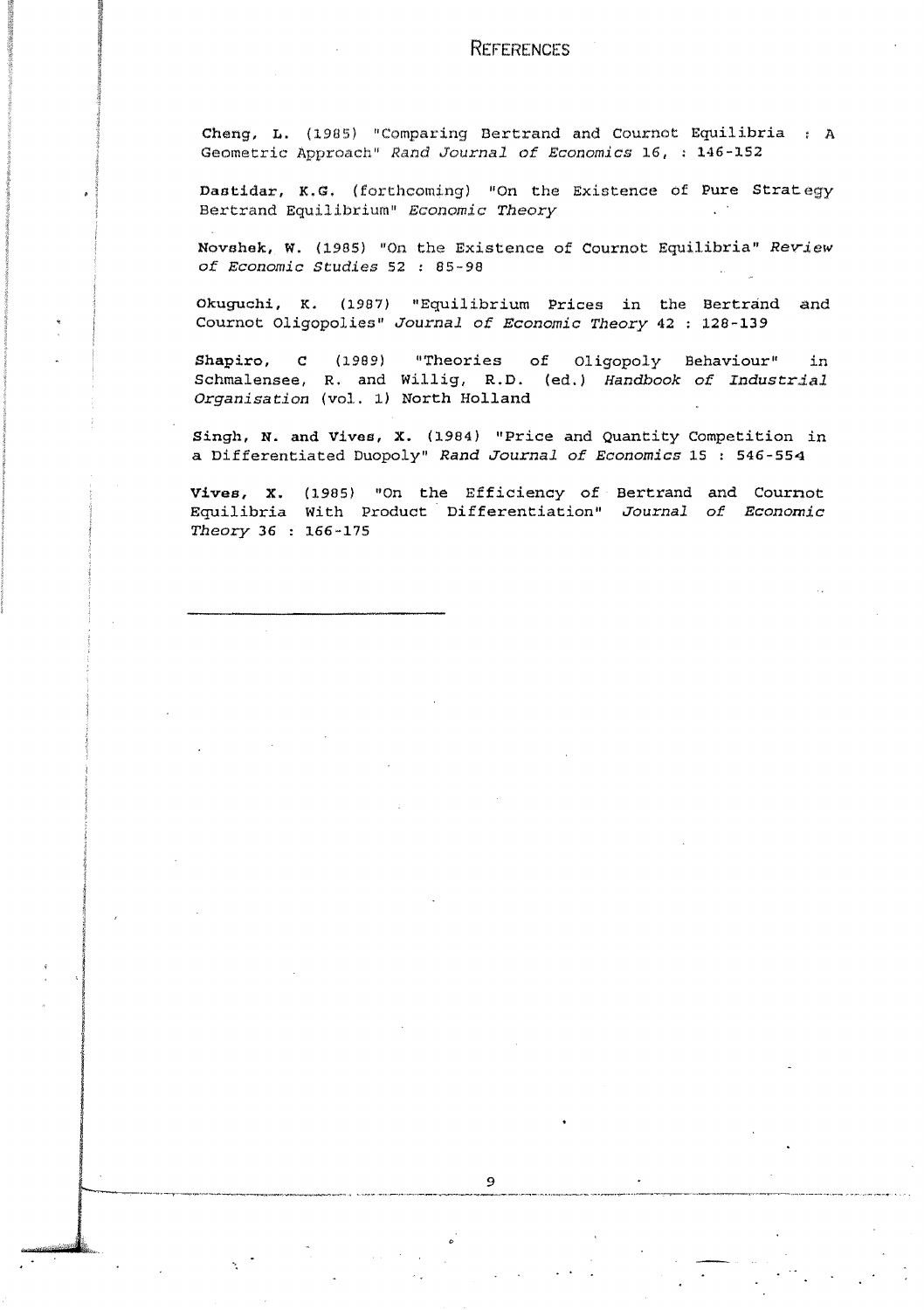# CENTRE FOR DEVELOPMENT ECONOMICS WORKING PAPER SERIES

| Number         | Author(s)                                   | Title                                                                                                                             |
|----------------|---------------------------------------------|-----------------------------------------------------------------------------------------------------------------------------------|
| 1              | Kaushik Basu<br>Arghya Ghosh<br>Tridip Ray  | The<br>and The Boxwallah<br><u>Babu</u><br>Managerial Incentives and Government<br>Intervention<br>(Jan 1994)                     |
| 2              | M. N. Murty<br>Ranjan Ray                   | Optimal Taxation and<br>Resource<br>Transfers in a Federal Nation<br>(Feb 1994)                                                   |
| 3 <sub>1</sub> | V. Bhaskar<br>Mushtaq Khan                  | Privatization and Employment :<br>$\mathbf{A}$<br>Study of The Jute Industry<br>in<br>Bangladesh (Mar 1994)                       |
| 4              | V. Bhaskar                                  | Distributive Justice and The Control<br>of Global Warming (Mar 1994)                                                              |
| 5              | Bishnupriya Gupta                           | The Great Depression and Brazil's<br>Capital Goods Sector :<br>A Re-examination<br>(Apr 1994)                                     |
| 6.             | Kaushik Basu                                | Where There Is No Economist : Some<br>Institutional and Legal Prerequisites<br>Economic Reform<br>of<br>in<br>India<br>(May 1994) |
| 7.             | Partha Sen                                  | An Example of Welfare Reducing Tariff<br>Under Monopolistic Competition<br>(May 1994)                                             |
| 8.             | Partha Sen                                  | Environmental Policies and North-<br>South Trade : A Selected Survey of<br>The Issues (May 1994)                                  |
| 9.             | Partha Sen<br>Arghya Ghosh<br>Abheek Barman | The Possibility of Welfare Gains with<br>Capital Inflows in A Small Tariff-<br>Ridden Economy (June 1994)                         |
| 10.            | V. Bhaskar                                  | Sustaining Inter-Generational<br>Altruism<br>when Social<br>Memory<br>is<br>(June 1994)<br>Bounded                                |
| 11.            | V. Bhaskar                                  | Repeated Games with Almost Perfect<br>Monitoring by Privately Observed<br>(June 1994)<br>Signals                                  |